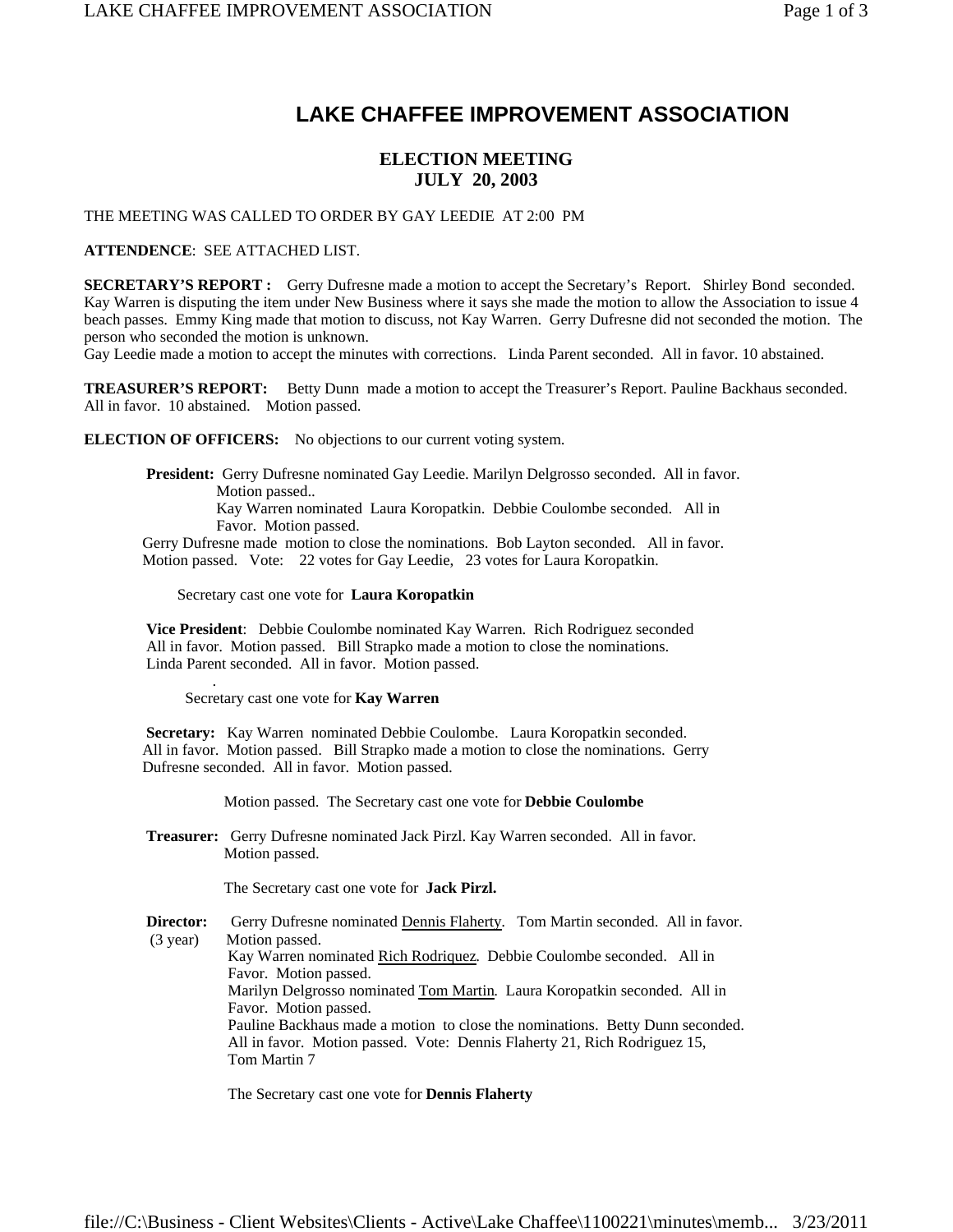**Director:** Kay Warren nominated Rich Rodriquez. Dave Provencher seconded. All in (3 year) Favor. Motion passed. Gerry Dufresne nominated Tom Martin. Dennis Flaherty seconded. All in Favor. Motion passed. Carol Natitus nominated Debbie Coulombe. Kay Warren seconded. All in Favor. Motion passed. Gerry Dufresne made a motion to close the nominations. Bob Layton seconded. All in favor. Motion passed. Vote: Tom Martin 23, Rich Rodriguez 11, Debbie Coulombe 8

The Secretary cast one vote for **Tom Martin** 

Alternates: Kay Warren nominated Rich Rodriguez. Tom Martin seconded. All in favor. (1 year) Motion passed. Jack Pirl nominated John Noll. Bob Layton seconded. All in favor. Motion passed. Linda Parent made motion to close the nominations. Gerry Dufresne seconded. All in favor. Motion passed. Vote: John Noll 28, Rich Rodriguez 18

The Secretary cast one vote for **John Noll**

 **Alternates:** Kay Warren nominated Rich Rodriguez. Tom Martin seconded. All in favor.

 (1 year) Motion passed. Gerry Dufresne nominated Elaine Burns. Linda Smith seconded. All in favor. Motion passed. Pauline Backhaus made a motion to close the nominations Betty Dunn seconded. . All in favor. Motion passed. Vote: Elaine Burns 26, Rich Rodgriquez 15

The Secretary cast one vote for **Elaine Burns**

 **Alternates:** Tom Martin nominated Rich Rodriguez. Kay Warren seconded. All in favor. Motion (1 year) Passed. Gerry Dufresne nominated Sharon Bickford. Linda Parent seconded. All in favor. Motion passed. Gerry Dufresne made a motion to close the nominations. Bud Bagley seconded. All in favor. Motion passed. Vote: Sharon Bickford 27, Rich Rodriguez 15.

The Secretary cast one vote for **Sharon Bickford**

**BINGO CHAIR REPORT:** Jack Pirzl reported that we are doing fairly well this year. We need help in the kitchen and on the floor. Please contact Jack Pirzl for more information.

**ROAD CHAIR'S REPORT:** The roads have been graded and patched. Gerry has sent out bids for paving of the rest of Amidon Drive.

**FUND RAISING CHAIR'S REPORT:** Gay Leedie reported that the Association netted approximately \$100.00 at last weekend's tag sale. Thank you to all who donated items to be sold.

**CONSTABLE'S REPORT :** Gerry reported that the State Police would be patrolling the area looking for people speeding and setting off of fireworks. Radar will be set up.

**BEACH CHAIR'S REPORT :** Sandy Moquin reported that the string across the beach is to keep the geese off the beach. Please replace the string when you leave the area. Signs with the Association rules have been posted.

**OLD BUSINESS:** Marilyn Delgrosso questioned what was being done about the geese population. Nothing can be done until the babies can fly at this point. Regardless of the State Regulation changes, no one is allowed to fire a gun on Association property. Anita Kirsten inquired as to the progress being made at Mothers' Beach. No new progress has been made to date. Anita Kirsten requested that Mothers' Beach be discussed at the Budget Meeting.